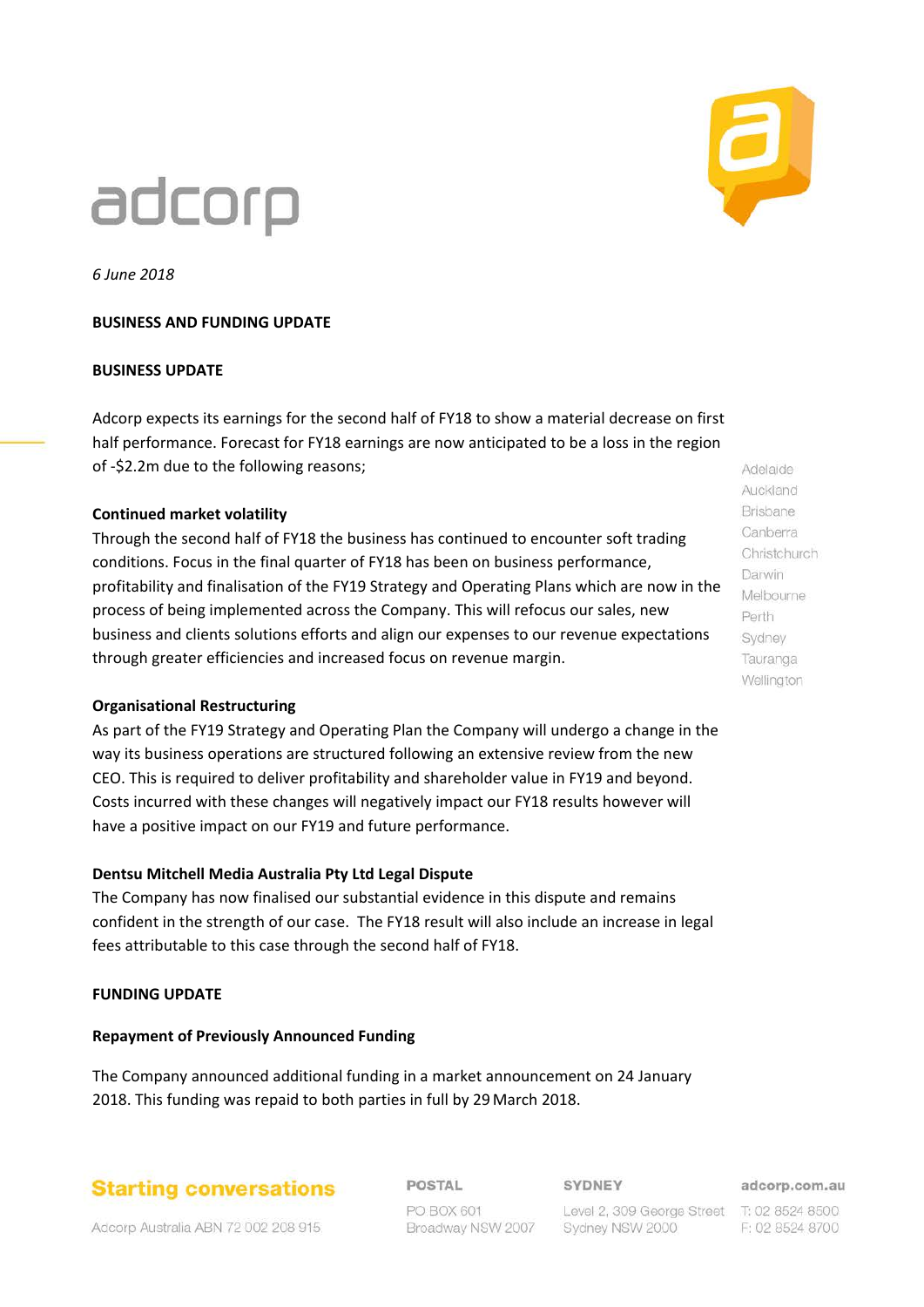# **Additional Funding Secured**

adcorp

Following the business performance in the second half of FY18 and as part of the FY19 Strategy and Operating Plan, the Company has secured additional funding to help support the business whilst it executes these plans.

#### Related Party Loan

Adcorp has secured a \$0.75 million loan ("Loan Facility") from Millennium Company Pty Ltd ATF The Rodwell (New Millennium) Trust (ACN 169 798 798) ("the Lender"), a company associated with Adcorp's major shareholder and Chairman, Ian Rodwell. This loan will be used as required to fund working capital. An interest rate of 12% pa applies to any part of the loan which is drawn down, with interest accruing monthly and payable at the end of each calendar quarter.

The Loan Facility is secured by a second ranking security in favour of the Lender ("Security"). As this is a related party loan, Adcorp sought and received a waiver of ASX Listing Rule 10.1 ("Waiver") to allow the Security to be granted without obtaining Shareholder approval under ASX Listing Rule 10.1. Consent has been obtained from the Company's first secured lender, Cashflow Finance Australia Pty Ltd (previously 1st Cash Pty Ltd, trading as Thorn Trade and Debtor Finance).

The Company will, if requested by the Lender, seek shareholder approval under Listing Rule 10.1 for the Security. If shareholder approval is obtained, the Waiver falls away as it is no longer required. If Shareholder approval is not obtained, the Security can remain in place but the Lender, on an event of default by the Company under the Loan Facility, is bound by the condition (a) below which prohibits it acquiring any interest in the Company's assets through exercising its rights under the Security.

The Waiver is subject to the following conditions:

a) if an event of default occurs and the Lender exercises their rights under the Security, neither the Lender nor any of their associates can acquire any legal or beneficial interest in an asset of the Company or its subsidiaries in full or part satisfaction of the Company's obligations under the Security, or otherwise deal with the assets of the Company or its subsidiaries, without the Company first having complied with any applicable listing rules, including listing rule 10.1, other than as required by law or through a receiver, or receiver or manager (or analogous person) appointed by the Lender exercising their power of sale under

### **Starting conversations**

Adcorp Australia ABN 72 002 208 915

**POSTAL** 

PO BOX 601 Broadway NSW 2007 **SYDNEY** 

Level 2, 309 George Street T: 02 8524 8500 Sydney NSW 2000

adcorp.com.au F: 02 8524 8700

Adelaide Auckland **Brisbane** Canberra Christchurch Darwin Melbourne Perth Sydney Tauranga Wellington

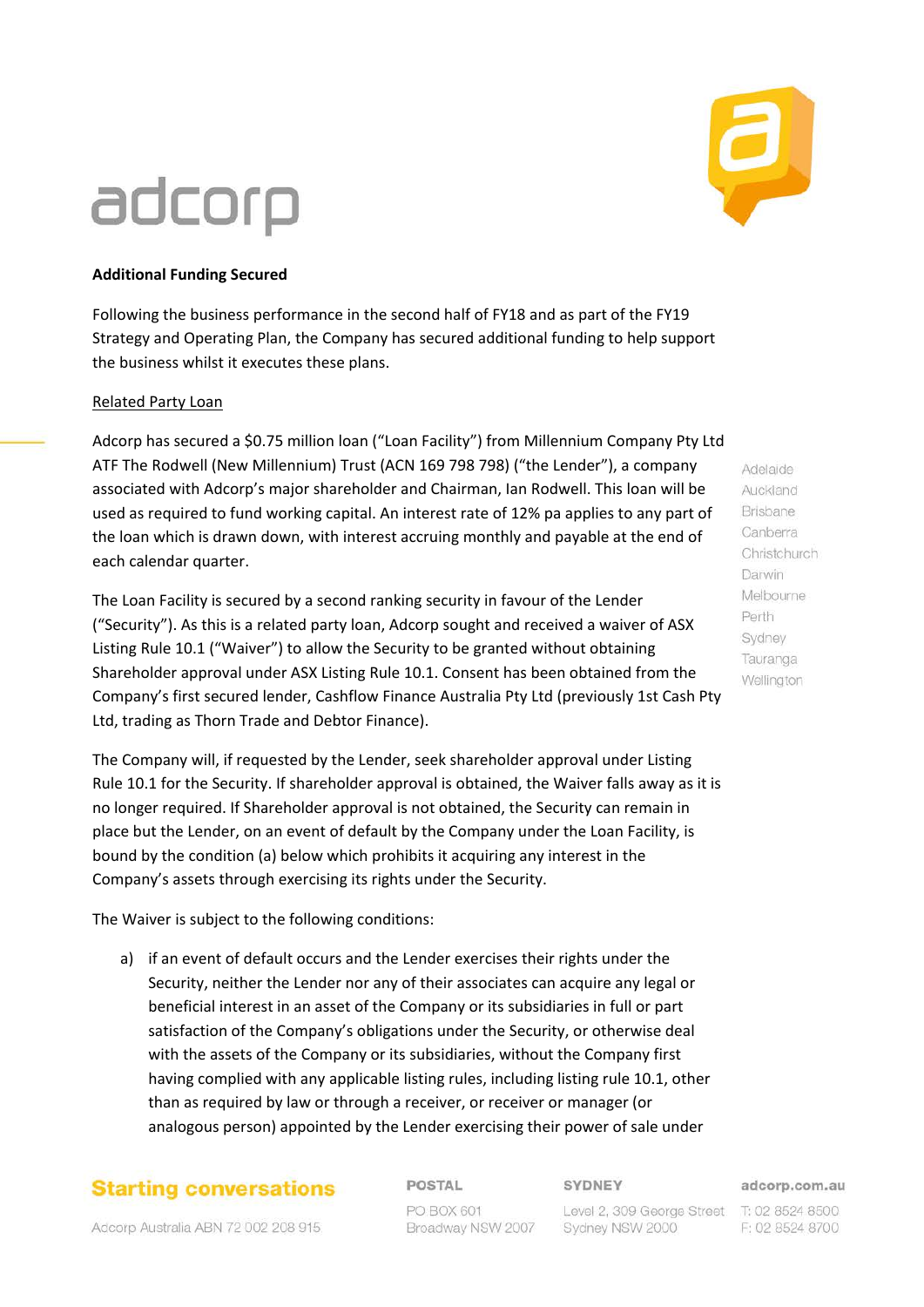# **Starting conversations**

Adcorp Australia ABN 72 002 208 915

### POSTAL

PO BOX 601 Broadway NSW 2007 SYDNEY

Sydney NSW 2000

#### adcorp.com.au

Level 2, 309 George Street T: 02 8524 8500 F: 02 8524 8700

# adcorp

the Security and selling the assets to an unrelated third party on arm's length commercial terms and conditions and distributing the cash proceeds to the Lender or any of its associates in accordance with their legal entitlements;

- b) a summary of the material terms of the Security must be made in each annual report of the Company during the term of the Security;
- c) any variations to the terms of the Security which is not a minor change, or which is inconsistent with the terms of the Waiver, must be subject to shareholder approval;
- d) the Company and the Lender must seek to discharge the Security when the funds advanced to the Company are repaid, or, if it is not discharged, seek shareholder approval for the continuation of the Security for any further period; and
- e) the Company must immediately release to the market an announcement which sets out the terms of the Waiver and the transaction, and:
	- i. the Company's plans with respect to the repayment of the funds advanced under the Loan Facility, and discharge of the Security, including the timeframe within which it expects the repayment and discharge to occur; and
	- ii. a statement of the reasons why the Company has chosen to obtain a financial accommodation from a listing rule 10.1 party rather than a lender that is not a related party, and the steps the Company's board has taken to satisfy itself that the transaction is being entered into on arms' length terms and is fair and reasonable from the perspective of the Company's shareholders.

The Company may draw down the Loan Facility, in multiple draw downs, at its election. It has not drawn down the Loan Facility to date. The Company may repay all or part of the outstanding Loan Facility early without penalty. The Company expects to repay the Loan Facility out of its normal operating cash flow before the maturity date of 31 March 2019 and discharge the Security shortly thereafter.

The Company has entered into the Loan Facility with a related party as the Loan Facility is on more favourable terms and the Board determined this was preferable to what could be obtained from unrelated party lenders.

Adelaide Auckland **Brisbane** Canberra Christchurch Darwin Melbourne Perth Sydney Tauranga Wellington